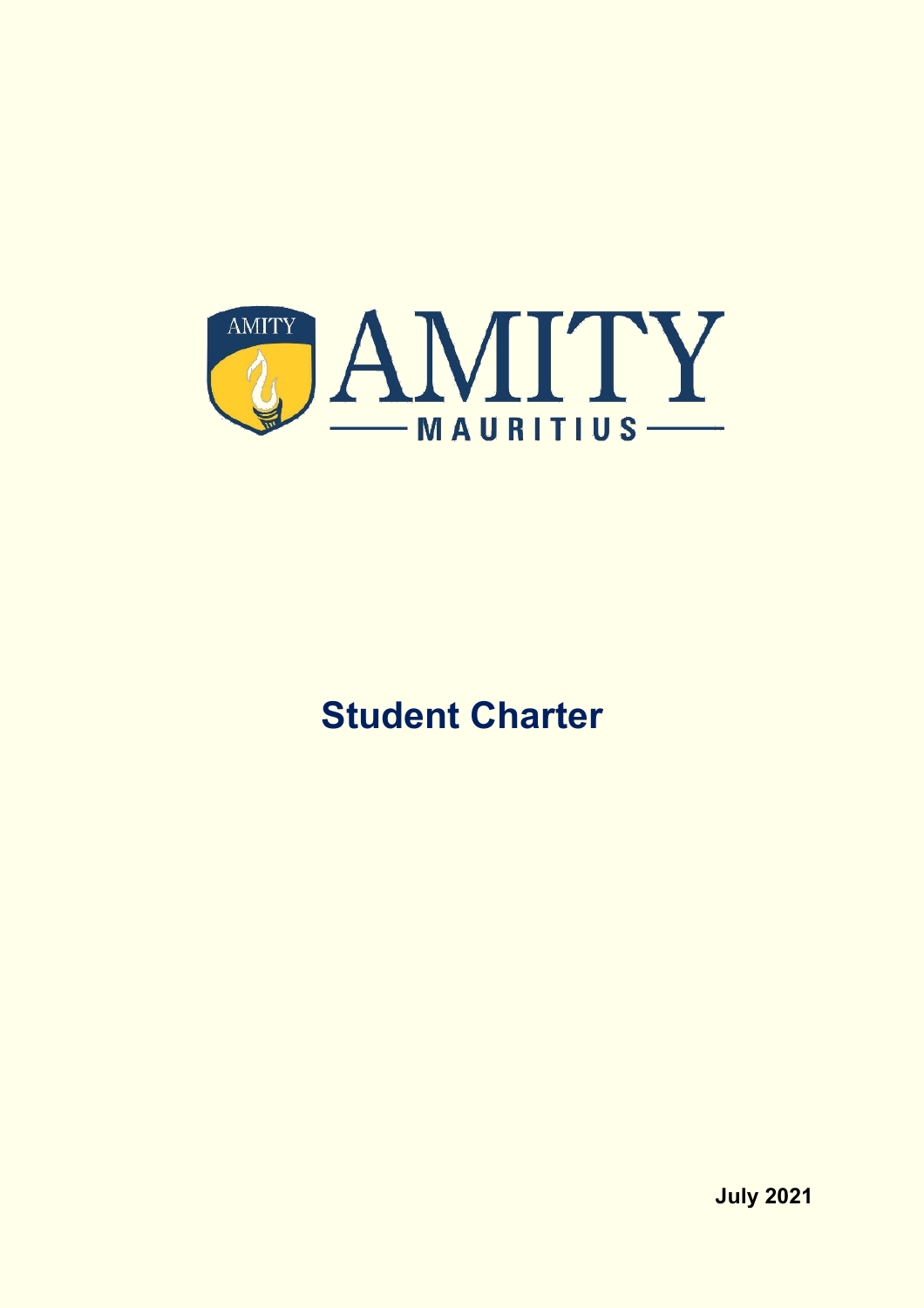# Table of Contents

| $1_{-}$          |  |
|------------------|--|
|                  |  |
|                  |  |
|                  |  |
|                  |  |
|                  |  |
|                  |  |
|                  |  |
|                  |  |
|                  |  |
| 2.               |  |
|                  |  |
|                  |  |
|                  |  |
|                  |  |
|                  |  |
|                  |  |
|                  |  |
| 3.               |  |
|                  |  |
| $\overline{4}$ . |  |
|                  |  |
|                  |  |
|                  |  |
|                  |  |
|                  |  |
|                  |  |
|                  |  |
|                  |  |
|                  |  |
|                  |  |
| 5 <sub>1</sub>   |  |
|                  |  |
|                  |  |
|                  |  |
|                  |  |
|                  |  |
|                  |  |
|                  |  |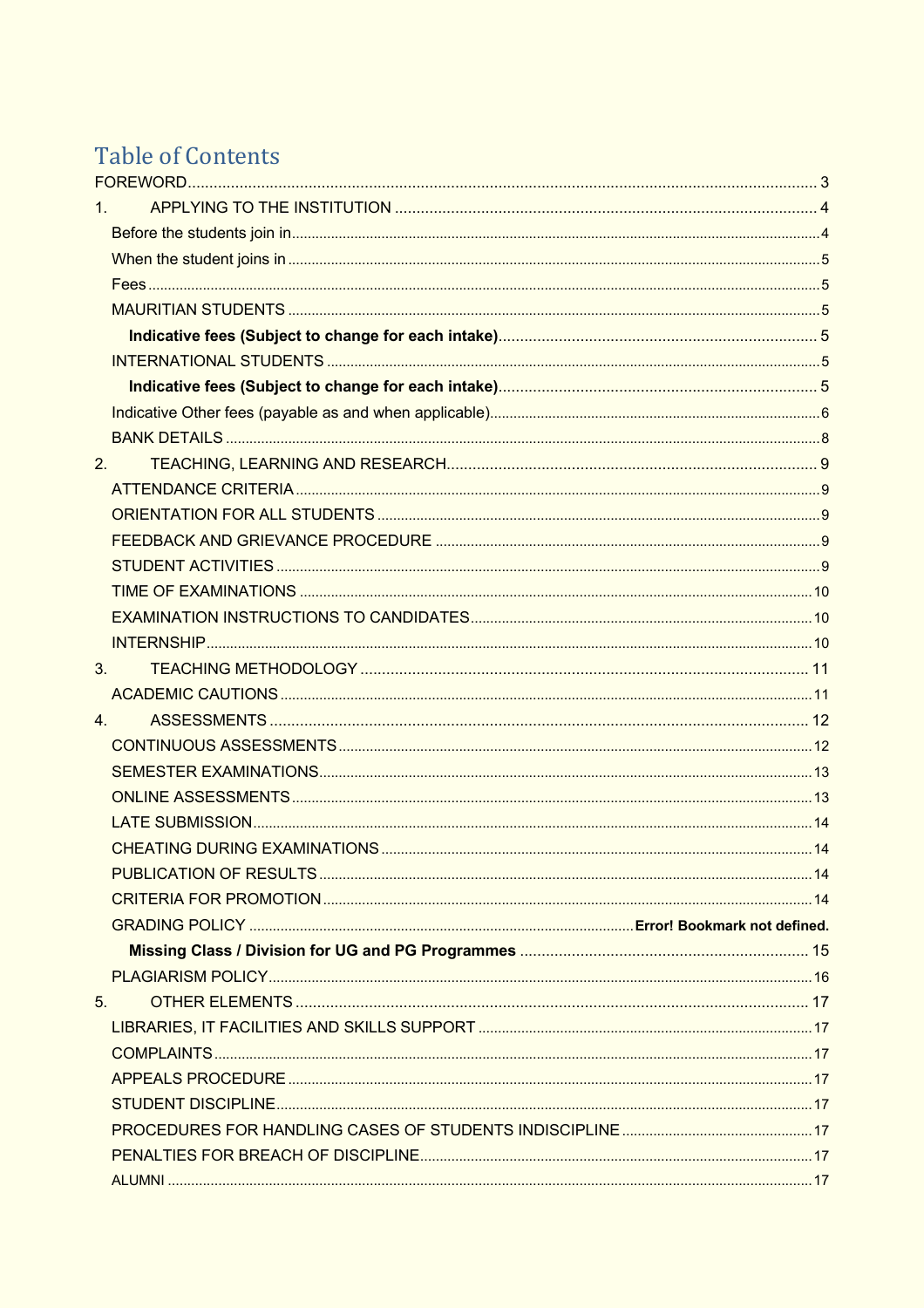# **FOREWORD**

AMITY Institute of Higher Education (AIHE) is registered with the Higher Education Commission (HEC) Mauritius as a Higher Education Institution (HEI) with degree awarding powers. AIHE offers quality education at an affordable cost for the local and international market through Full Time / Blended /Online mode, in line with the Mauritian regulatory requirements.

This Charter sets out what AMITY (Mauritius) students can reasonably expect and sets out the institution's students' responsibilities to pursue their studies within the institution's environment. The Charter also provides information on how staff and students can work together to enhance and support the teaching, learning and research experience at the institution and maintain an enjoyable and appropriate environment conducive to work and study.

This Charter is subject to changes to reflect contemporary issues and policies. Students are kindly requested to check with the Admission Department whether they have the correct version of the Student's Charter.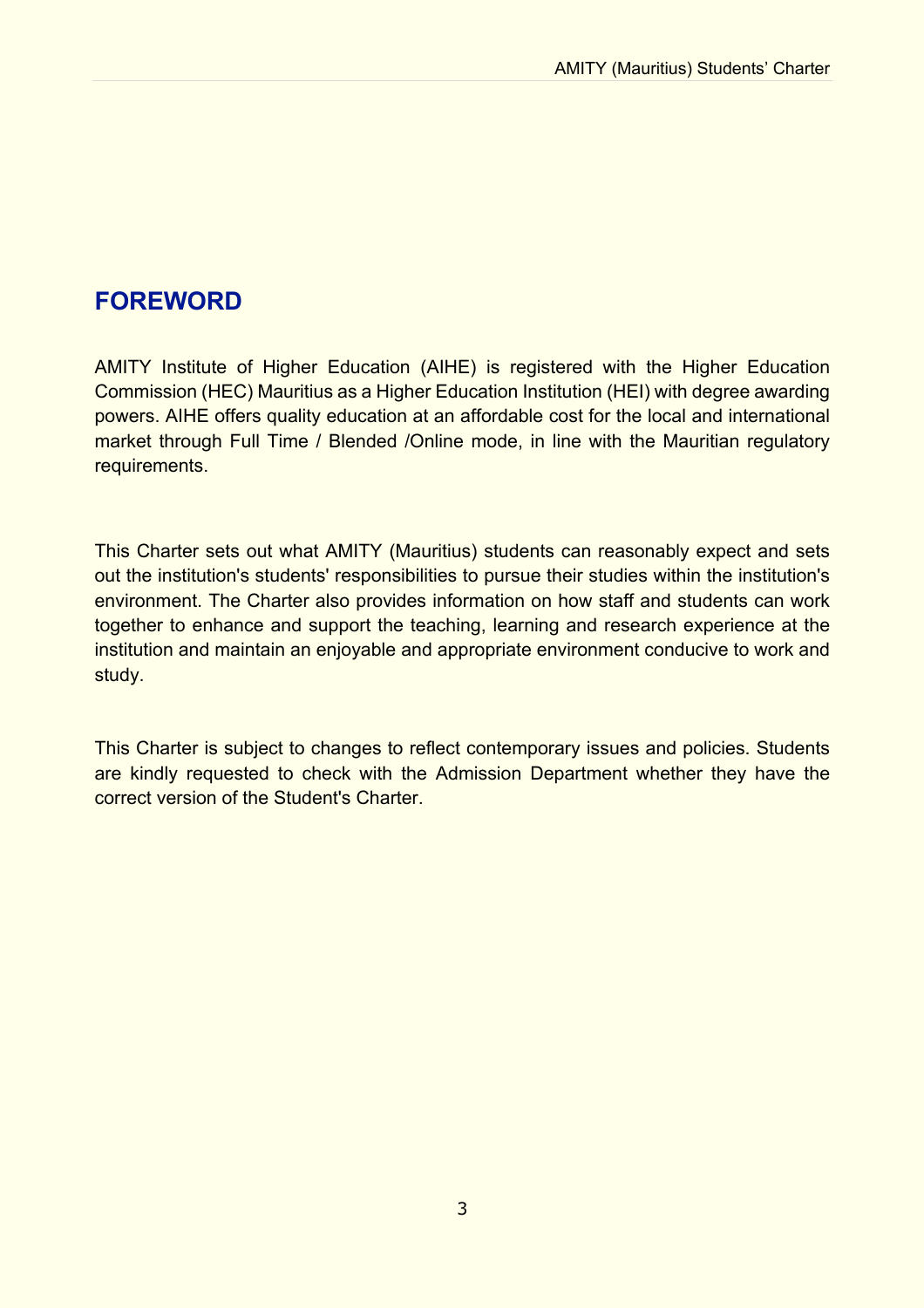# **1. APPLYING TO THE INSTITUTION**

- A) Students should submit the application form along with the following documents:
	- 1. 4 passport-sized colour photographs with white background
	- 2. Copies of the secondary and university educational certificates and transcripts
	- 3. Proof of application fees paid to "AMITY Education Private Ltd".
- B) The link to the application form is https://amity.edu/mauritius/application-form.pdf
- C) Following internal processing, the Admission Office will inform the student concerning the outcome of their applications.

### **Before the students join in**

- A) A letter of offer is sent to the students along with other documents.
- B) The students are requested to confirm their acceptance and make the prescribed payment
- C) International students are also required to send the following original documents through courier/ DHL to the following address**:**

### **The Admission Department**

**AMITY Institute of Higher Education**

**UNICITI Education Hub,**

**Pierrefonds-72448**

**Mauritius.**

- D) The list of documents required by the Passport and Immigration Office to process the student visa comprise (**note**: this list is subject to change as per PIO requirements)
	- 1. VISA Application form
	- 2. 4 Passport sized colour photo
	- 3. Copy of the passport with bio-data page.
	- 4. Recent Bank Statement showing at least a balance of USD 6200
	- 5. Signed Sponsorship letter (A student cannot sponsor himself/herself) + (Relationship with the student should be mentioned, e.g. Mother, Father, Brother.)
	- 6. Passport copy of the one sponsoring the student
	- 7. Medical Report (HIV, Hepatitis B and chest X-ray report)
- E) Students should book their flight ticket after receiving the three months visa entry permit.
- F) He/She should have a return air-ticket valid for at least 90 days.
- G) Valid passport for the duration of the programme of study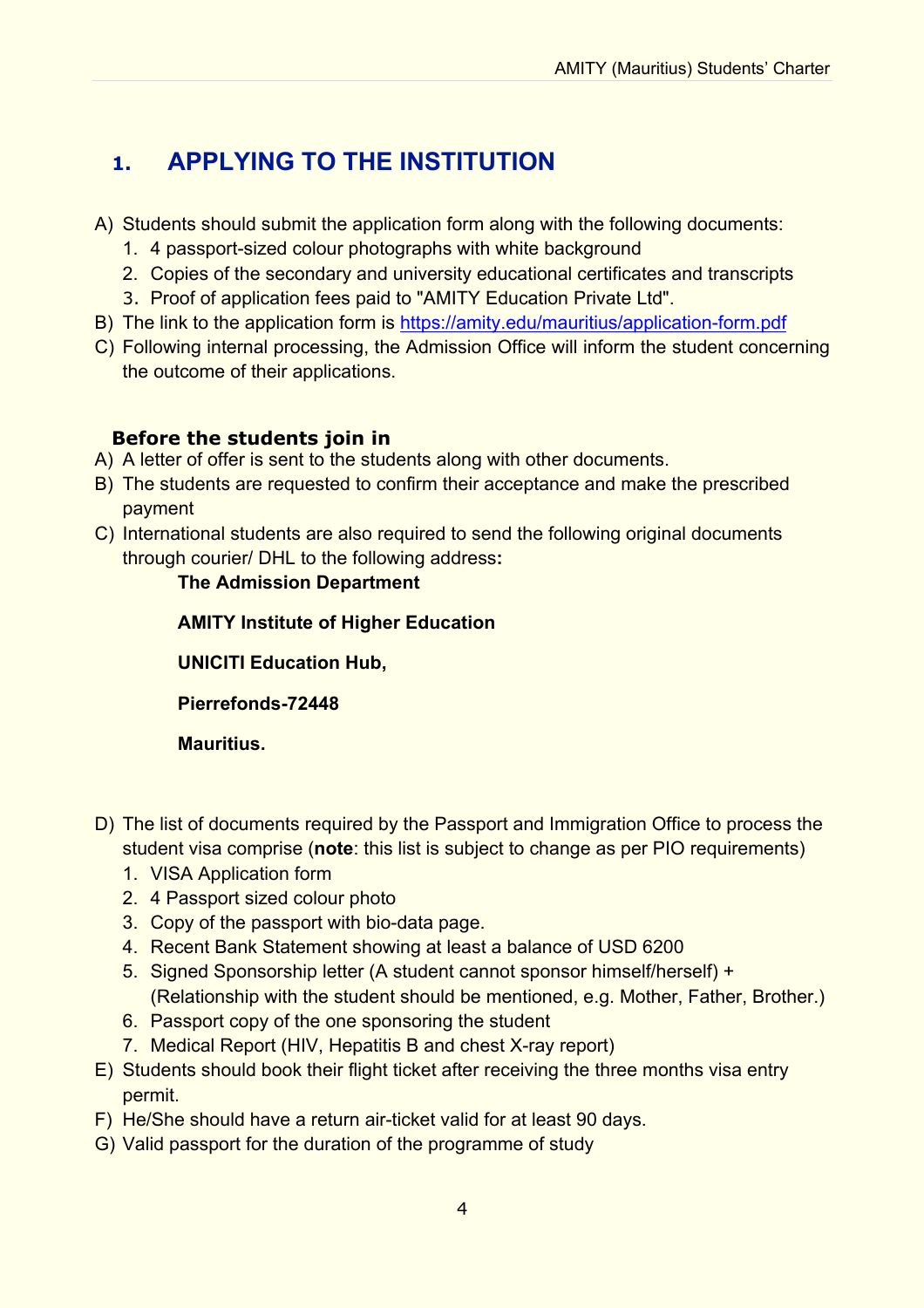### **When the student joins in**

- A. The institution will conduct an induction programme along with the sharing of relevant info and documents.
- B. Students will be required to undergo specified medical tests (HIV, Hepatitis B and Chest X-Ray) at their own costs to apply for the Residence Permit.

### **Fees**

- $\triangleright$  International students (even when in Mauritius) will have to pay their tuition fees only in USD.
- $\triangleright$  No cash payment allowed for tuition fees.
- $\triangleright$  All other fees and conditions of payments are as per the students' Handbook and the Institution's Rules and Regulations. These may change from semester to semester and the latest prescribed fees shall be applicable to all students.

### **MAURITIAN STUDENTS**

#### **Indicative fees (Subject to change for each intake)**

- Ø Application Fees: MUR 1,000 (Non-refundable)
- Ø Administrative Fees: MUR 3,500 (non-refundable yearly fees)
- $\triangleright$  Other regulatory Fees: MUR 1000 (non-refundable yearly fees)

### **INTERNATIONAL STUDENTS**

#### **Indicative fees (Subject to change for each intake)**

- Ø Application Fees: USD 100 (Non-refundable)
- Ø Administrative Fees: USD 150 (non-refundable yearly fees)
- $\triangleright$  Other regulatory Fees: USD 100 (non-refundable annual fees)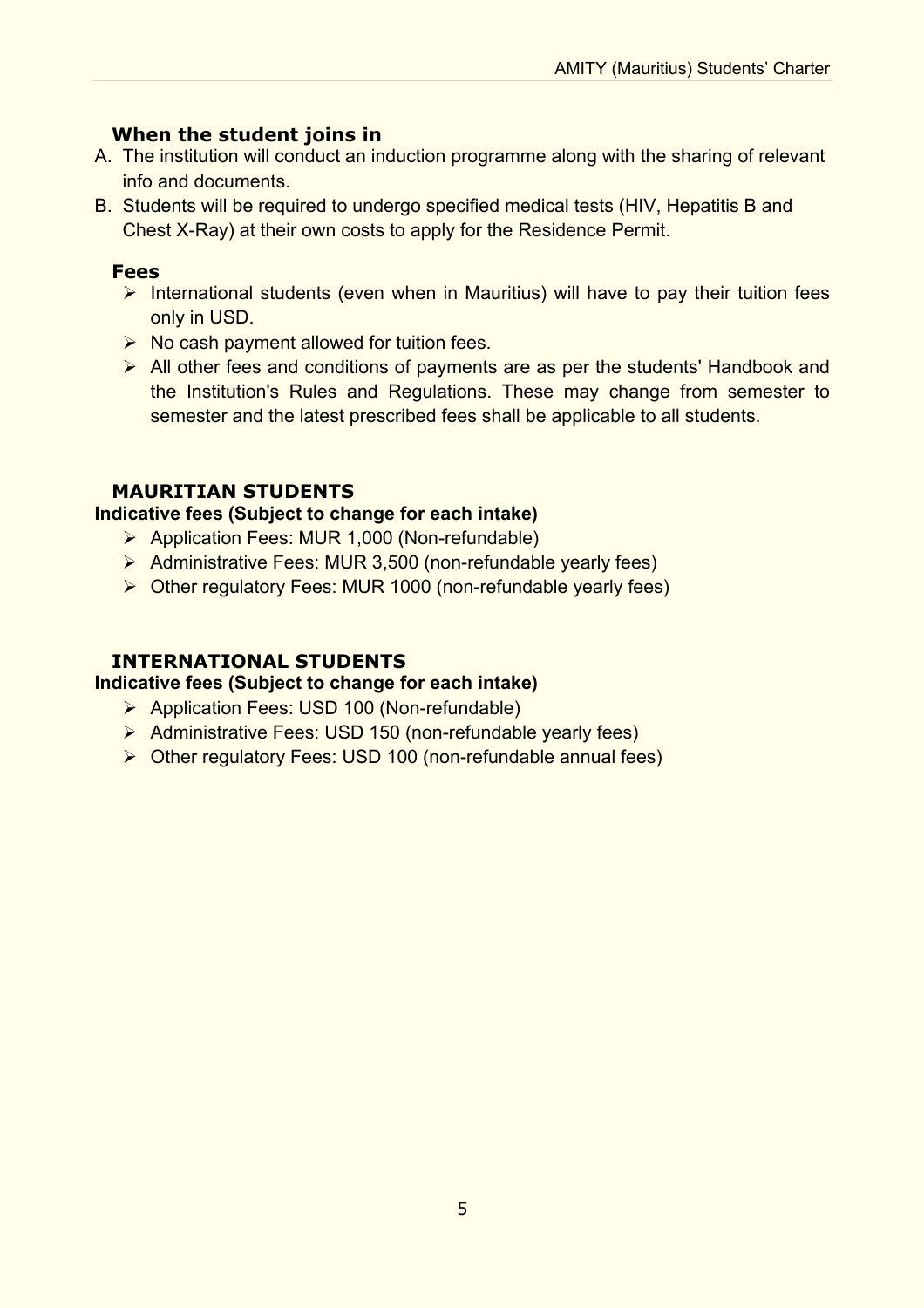## **Indicative Other fees (payable as and when applicable)**

\*\* may be subject to change

| <b>Penalty fees (as per</b><br><b>General rules and</b><br>regulations)                                                                                      | For delay not exceeding ten days from the last date of<br>➤<br>fee payment, the student will be required to pay a<br>penalty fee of 5%<br>After the 10th day and till the 30th day from the last date<br>$\blacktriangleright$<br>of fee payment (i.e., additional 20 days), a penalty fee<br>of 10% shall be applicable on the amount due<br>After 30 days from the last date of payment, the<br>$\blacktriangleright$<br>defaulters' names will be struck off the rolls.<br>The student will not be allowed to sit for exams<br>➤ |  |
|--------------------------------------------------------------------------------------------------------------------------------------------------------------|-------------------------------------------------------------------------------------------------------------------------------------------------------------------------------------------------------------------------------------------------------------------------------------------------------------------------------------------------------------------------------------------------------------------------------------------------------------------------------------------------------------------------------------|--|
|                                                                                                                                                              | <b>For Mauritian students:</b><br>➤                                                                                                                                                                                                                                                                                                                                                                                                                                                                                                 |  |
| <b>Resubmission</b><br>of dissertation                                                                                                                       | Resubmission for Dissertation fee of MUR 5,000<br>$\circ$<br><b>For international students:</b><br>➤                                                                                                                                                                                                                                                                                                                                                                                                                                |  |
| fee                                                                                                                                                          | <b>Resubmission for Dissertation fee of USD 125</b><br>$\circ$                                                                                                                                                                                                                                                                                                                                                                                                                                                                      |  |
| MUR 3,000 per module<br><b>Resit Fee</b><br>Except in exceptional circumstances, only two resit exams<br>can be taken along with an end semester examination |                                                                                                                                                                                                                                                                                                                                                                                                                                                                                                                                     |  |
| <b>Appeal Fee</b>                                                                                                                                            | MUR 4,000 per module                                                                                                                                                                                                                                                                                                                                                                                                                                                                                                                |  |
| <b>Deferral Fee</b>                                                                                                                                          | MUR 5,000 as non-refundable re-admission charges + tuition<br>fees prescribed for that particular year                                                                                                                                                                                                                                                                                                                                                                                                                              |  |
| <b>Academic Break and</b><br>re-entry fees                                                                                                                   | As per prevailing Rules and Regulations, no re-admission fee<br>will be charged from the student in case of an approved<br>Academic Break. However, such student will have to pay the<br>fees as applicable for the new batch he/she joins on Re-entry.                                                                                                                                                                                                                                                                             |  |
| <b>Change of Programmes</b>                                                                                                                                  | In case a student wants to change programme / discipline after<br>admission, he will have to go through the admission formalities<br>by applying fresh if the admission to that particular program is<br>open by then. In all such cases, fees paid will not be<br>transferred or transferable.                                                                                                                                                                                                                                     |  |
| <b>Bus pass (NTA</b><br><b>Regulation) Replacement</b>                                                                                                       | New bus pass: MUR 300                                                                                                                                                                                                                                                                                                                                                                                                                                                                                                               |  |
| of lost                                                                                                                                                      | Replacement of bus pass: MUR 1,000<br>Change of address on bus pass: MUR 500                                                                                                                                                                                                                                                                                                                                                                                                                                                        |  |
| <b>Loss of Student ID card</b><br>(mandatory to sit for<br>exams)                                                                                            | <b>MUR 1,000</b>                                                                                                                                                                                                                                                                                                                                                                                                                                                                                                                    |  |
| <b>Duplicate of the</b><br>degree Certificate<br>fee                                                                                                         | <b>MUR 5,000</b>                                                                                                                                                                                                                                                                                                                                                                                                                                                                                                                    |  |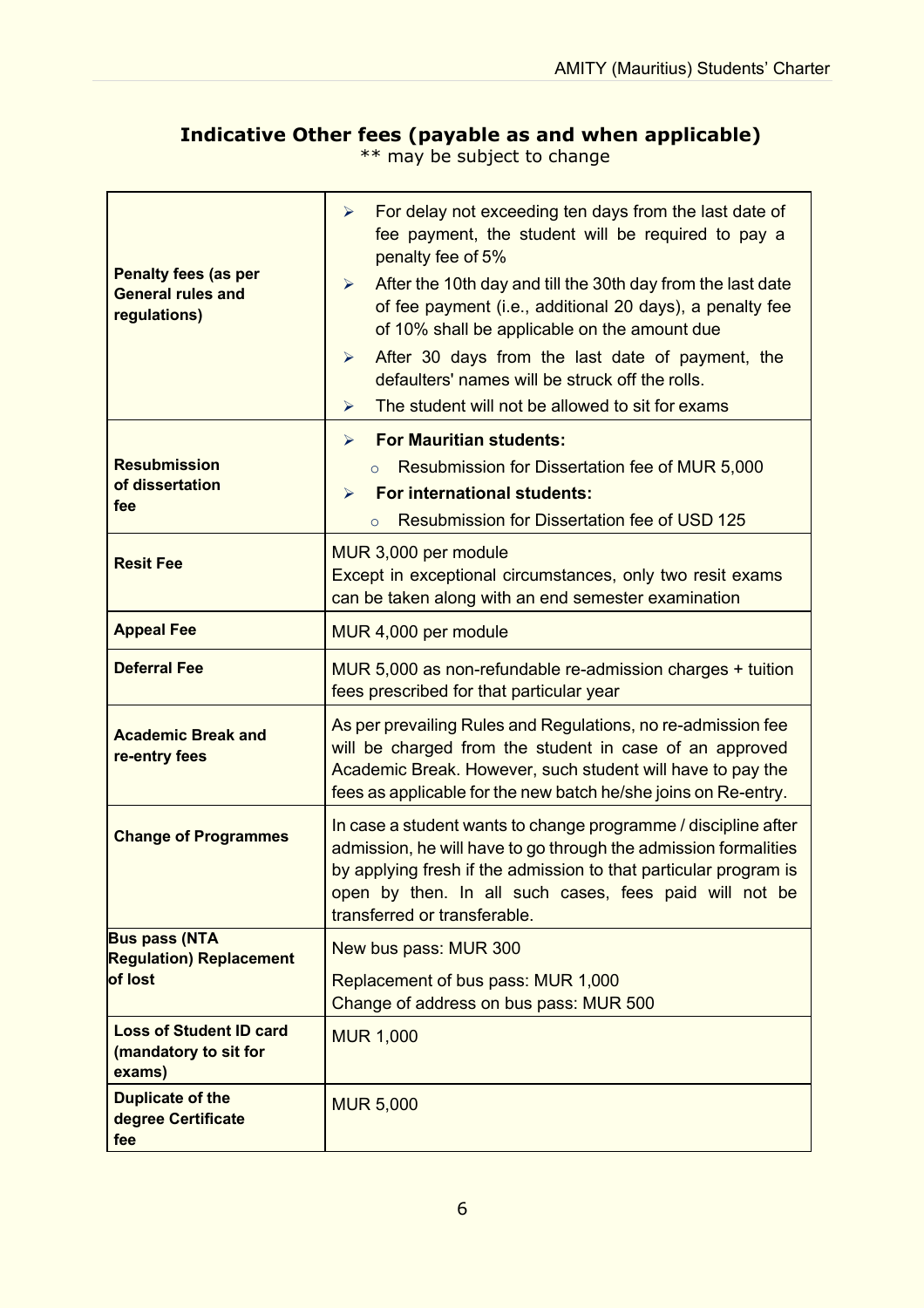| <b>Graduation fee</b>                                                                                    | Certification cost (fixed cost) MUR 2,500 + an additional MUR<br>2,500 for graduation ceremony cost (**graduation ceremony<br>cost is subject to change) |
|----------------------------------------------------------------------------------------------------------|----------------------------------------------------------------------------------------------------------------------------------------------------------|
| <b>Slow-pace programme</b>                                                                               | Non-refundable administrative fee of MUR 8,000 per semester<br>+ MUR 8,000 per module                                                                    |
| <b>Repeat semester fee</b>                                                                               | Tuition Fees equivalent to a normal semester + non-refundable<br>administrative fees of MUR 2,500                                                        |
| <b>Testimonial regarding</b><br>registration as Student                                                  | <b>MUR400</b>                                                                                                                                            |
| <b>Transcript with grades only</b><br>- provided to requestors                                           | <b>MUR 850</b>                                                                                                                                           |
| <b>Transcript with grades and</b><br>marks - sent to foreign<br><b>Universities/Institutions</b>         | <b>MUR 4,000</b>                                                                                                                                         |
| <b>Issue of Award Certificate</b><br>prior to Graduation<br><b>Ceremony (Exceptional</b><br>Cases)       | <b>MUR 5,000</b>                                                                                                                                         |
| <b>Late collection of Award</b><br><b>Certificates (more than six</b><br>months after graduation<br>day) | <b>MUR 5,000</b>                                                                                                                                         |
| <b>Name change on Award</b><br><b>Certificate</b>                                                        | <b>MUR 5,000</b>                                                                                                                                         |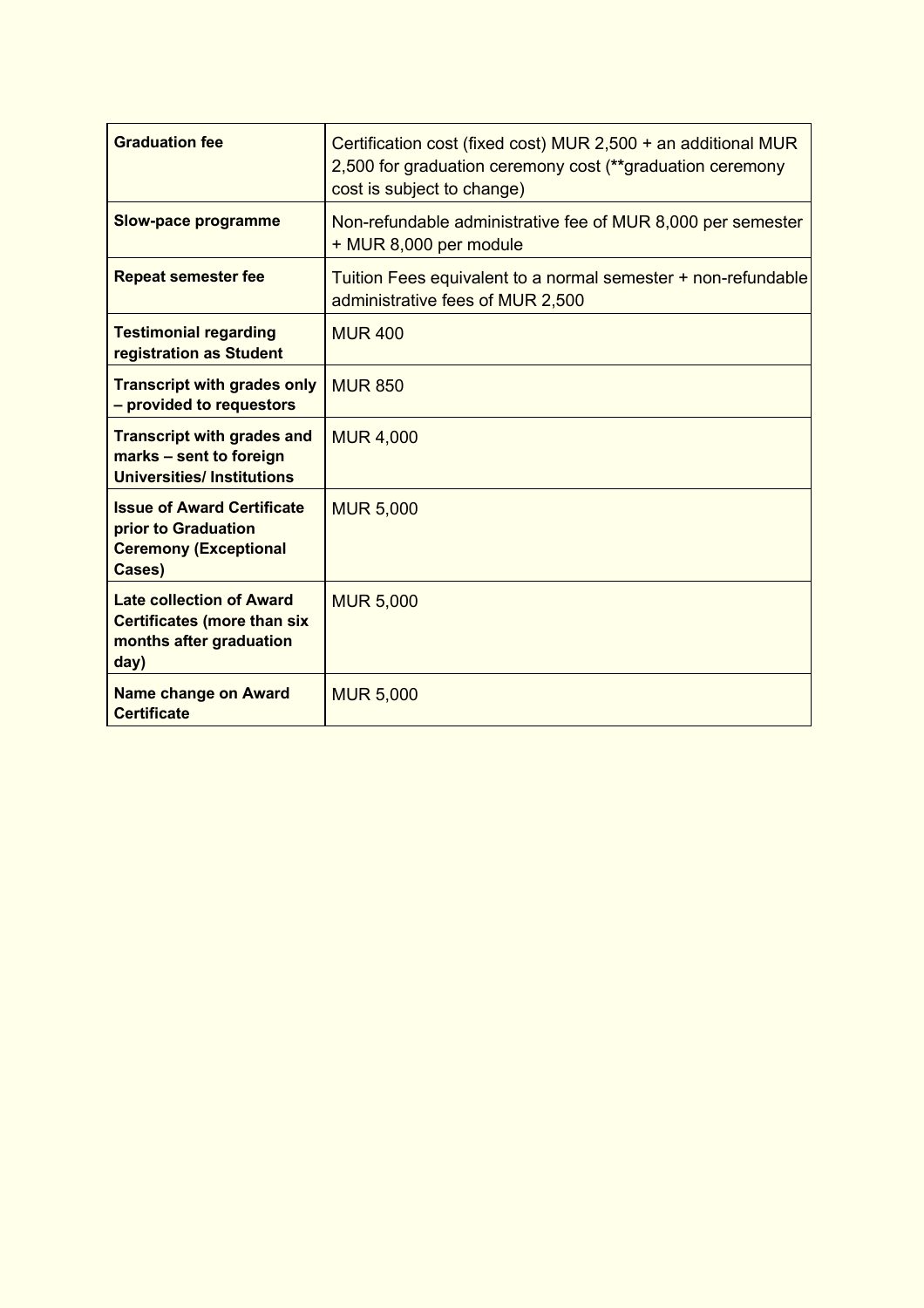# **BANK DETAILS**

| <b>Bank Name</b>              | Hongkong and Shanghai Banking Corporation Limited<br>(HSBC Ltd) |
|-------------------------------|-----------------------------------------------------------------|
| <b>Bank</b><br><b>Address</b> | Ebene Branch                                                    |
| Swift code                    | <b>HSBCMUMU</b>                                                 |
| Account<br><b>Number</b>      | 001-352582-006                                                  |
| <b>IBAN Code</b>              | MU66HSBC0701001352582006000MUR                                  |

## **Payment in Mauritian rupees (MUR) for local students only:**

# **Payment in US Dollars (USD) for all international students:**

| <b>Bank Name</b>      | <b>Hongkong and Shanghai Banking Corporation</b><br>Limited (HSBC Ltd) |
|-----------------------|------------------------------------------------------------------------|
| <b>Bank Address</b>   | Ebene Branch                                                           |
| Swift code            | <b>HSBCMUMU</b>                                                        |
| <b>Account Number</b> | 001-352582-121                                                         |
| <b>IBAN Code</b>      | MU83HSBC070100135258121000USD                                          |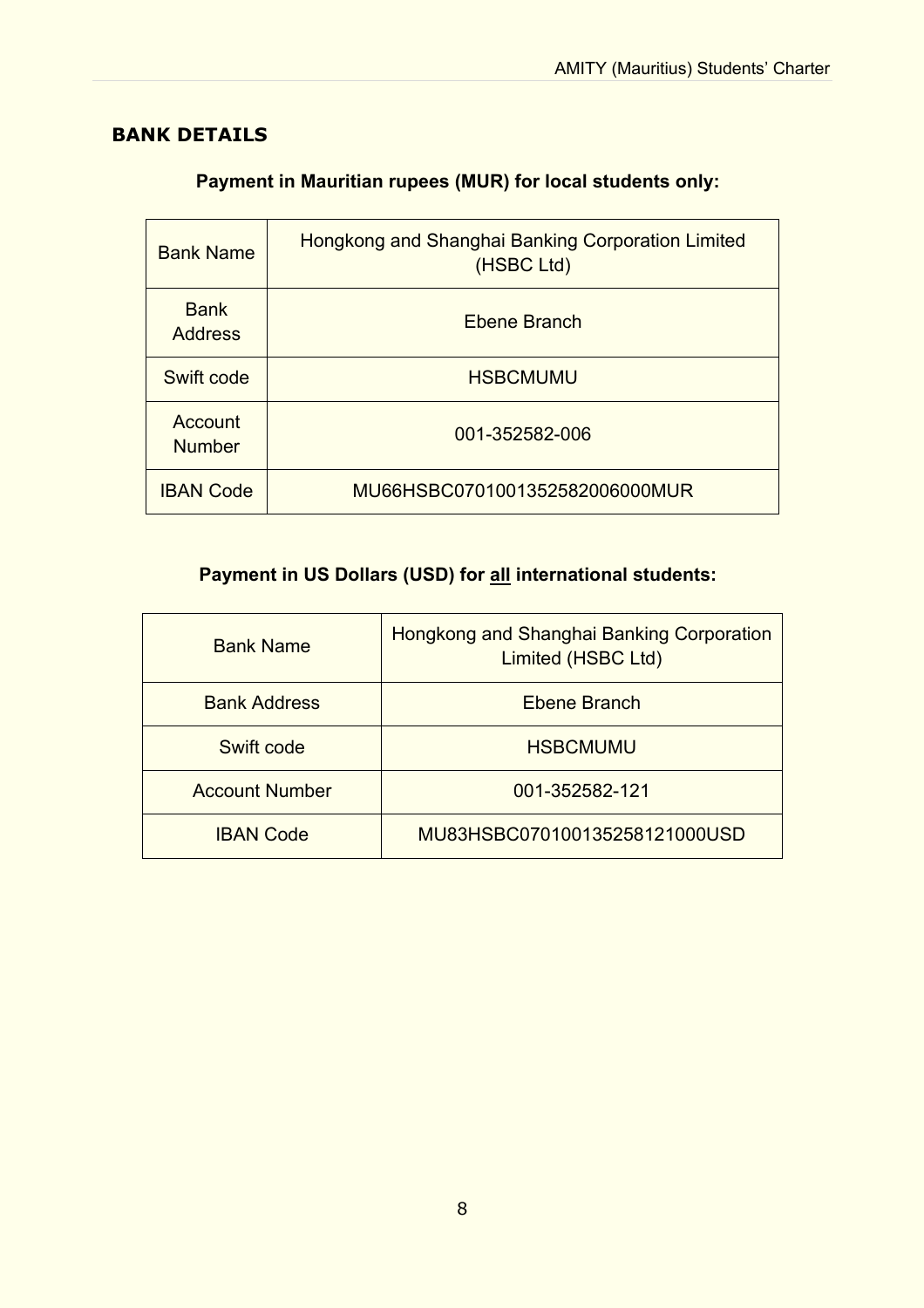# **2. TEACHING, LEARNING AND RESEARCH**

#### DISTINGUISHED ACADEMICIANS

AIHE believes that the faculty plays an inevitable role in shaping an academic institution. Amity has some of the most talented and dedicated thought leaders in the country who come from the world's best institutions.

#### CORE FACULTY

At AIHE, the core faculty comprises academicians with broad and modern teaching experience and vast industrial exposure to add value to the curriculum.

#### **VISITING FACULTY**

In addition to the permanent faculty, leading professionals from the corporate world regularly interact with the students in the classroom as well as at their workplaces, providing rich industry insight and experience to students

### **ATTENDANCE CRITERIA**

Students must meet a minimum of 75% attendance in all modules enrolled

### **ORIENTATION FOR ALL STUDENTS**

An Orientation Programme will be conducted to introduce all Students of Amity Institute of Higher Education to the Course and the administration facilities.

The timetable is designed to meet the expectations of the lecturer and student. Every module of 4 credit points is delivered in 15 sessions, each of 3 hours + 1 hour tutorial, with Saturdays being a typical lecture day for some modules.

#### **FEEDBACK AND GRIEVANCE PROCEDURE**

The institution has a well-established and clear feedback and grievance policy, as detailed in the students' Handbook and the Rules and Regulations.

### **STUDENT ACTIVITIES**

Students are encouraged to participate in all events organized by the Amity Institute of Higher Education, typical ones being:

- Industry Visits/ Interactions With CEO
- Team Bonding Exercise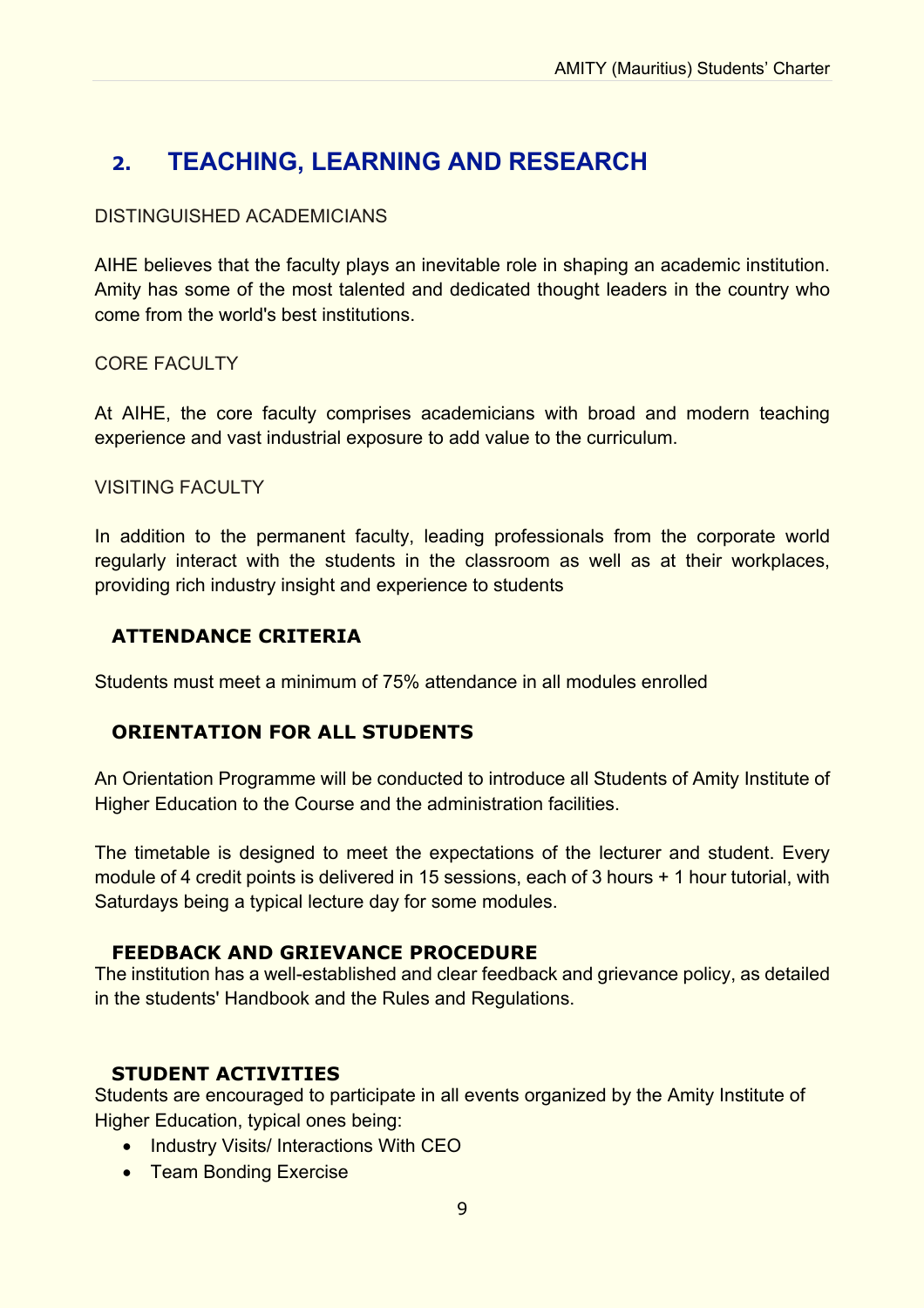- Music Day
- Industry Visit/Community Visits
- Sangathan

### **TIME OF EXAMINATIONS**

As per the Calendar of Activities of Examinations Office, one Semester covers 15 weeks' lectures, followed by the end of Semester Examinations. The approved examination timetable is published at least two (2) weeks before the Examinations.

### **EXAMINATION INSTRUCTIONS TO CANDIDATES**

Instructions to Candidates and other documents as per the Institution's Rules and Regulations will be issued to the students before examination

### **INTERNSHIP**

Some programmes of studies include an element of compulsory internship. These may either be arranged by the student through personal effort or set by the institution.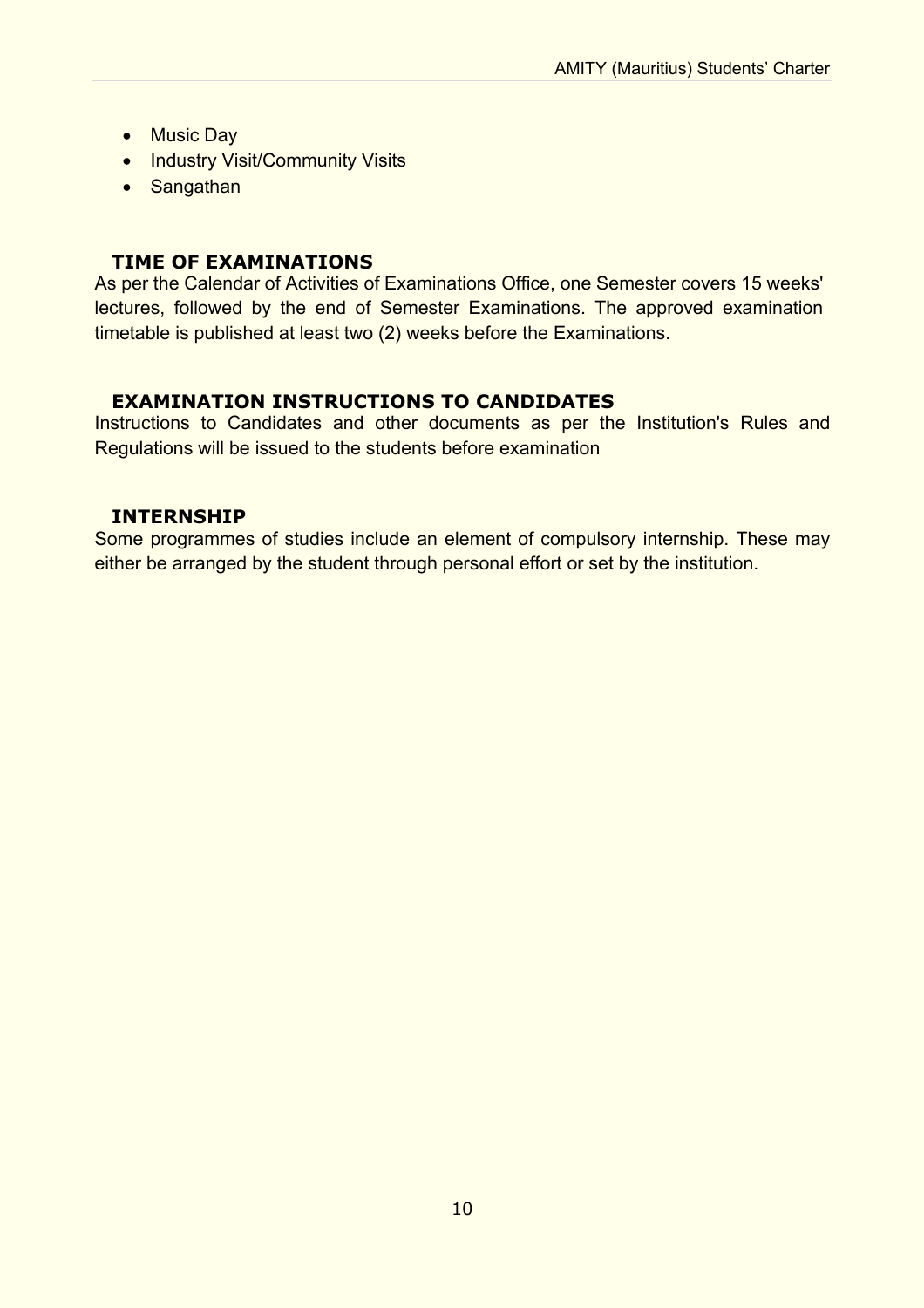# **3. TEACHING METHODOLOGY**

Courses are designed by combining lectures and tutorials. The lessons are supported by audio-visual media, quizzes, discussions, case studies, case analysis, and other contemporary pedagogical tools and techniques.

AIHE believes in training and developing its staff to keep pace with the growing demands of the industry.

The purpose of the AIHE Staff Development Plan is to establish the institution's aims and objective in promoting its human capital through staff training and empowerment, staff motivation & incentives, and optimizing staff performance through rewards.

# **ACADEMIC CAUTIONS**

A student who does not exhibit steady progress receives academic caution as detailed in the Rules and Regulations:

The Programme coordinators are responsible for executing the timetable and allocating the resources. In case of any change in the timetable, the information is shared with all the stakeholders through the Programme Coordinator.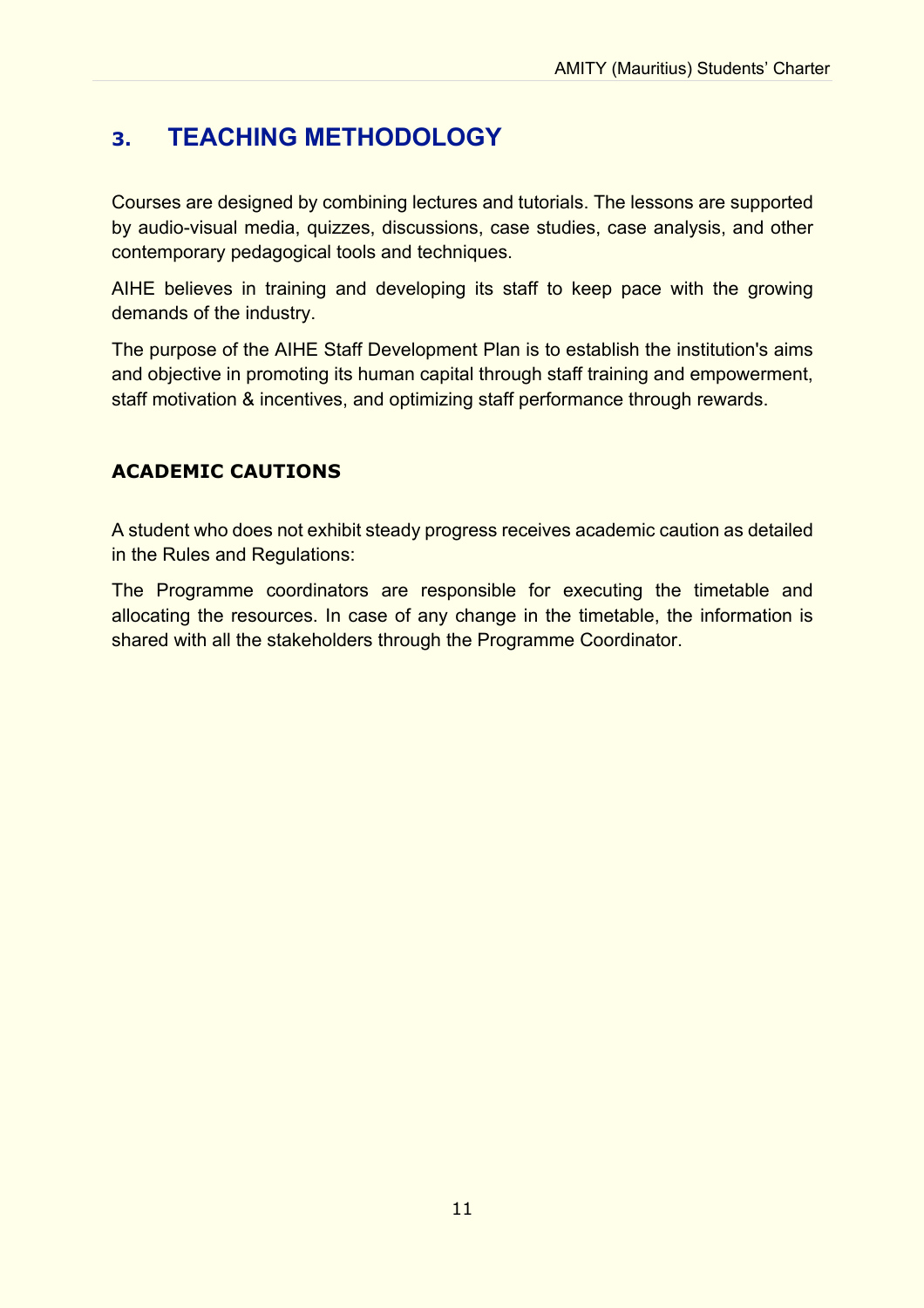# **4. ASSESSMENTS**

The Examinations Office is responsible for conducting all the end semester examinations and awarding the results. The outcome of the examinations guides the progression of the students. All the protocols and rules regulations are meticulously followed under the guidance of the Registrar.

## **CONTINUOUS ASSESSMENTS**

There is a uniform schedule for continuous Assessment as follows.

AS1: between 5<sup>th</sup> and 7<sup>th</sup> Week AS2: between 10<sup>th</sup> and 12<sup>th</sup> Week AS3: around 13<sup>th</sup> week

Continuous evaluations are made for each module. These typically carry **30%** or 40% of each module's total marks, depending on each programme's requirements. Continuous Assessments may typically be carried out by the 5th and the 10th week, respectively, for the 1st and 2nd continuous assessments.

The mode of Assessment for each module of a programme is described in the respective programme's Programme Structure handbook. The method of Assessment may comprise any of the following components:

- 30% Coursework and 70% Written Examinations
- 40% Coursework and 60% Written Examinations
- 30% Coursework and 70% Online Assessments
- 40% Coursework and 60% Online Assessments
- 100% Coursework

The 30% or 40% Coursework should comprise a variety of methods and combination from the following:

- Submission of Assignment
- Class Test
- Open book test
- Case study: discussion / analysis and report submission / presentation
- Practical Test
- Multiple Choice Questions (MCQs)
- Open book test
- Case study: discussion / analysis and report submission / presentation
- **•** Practical Test
- Debate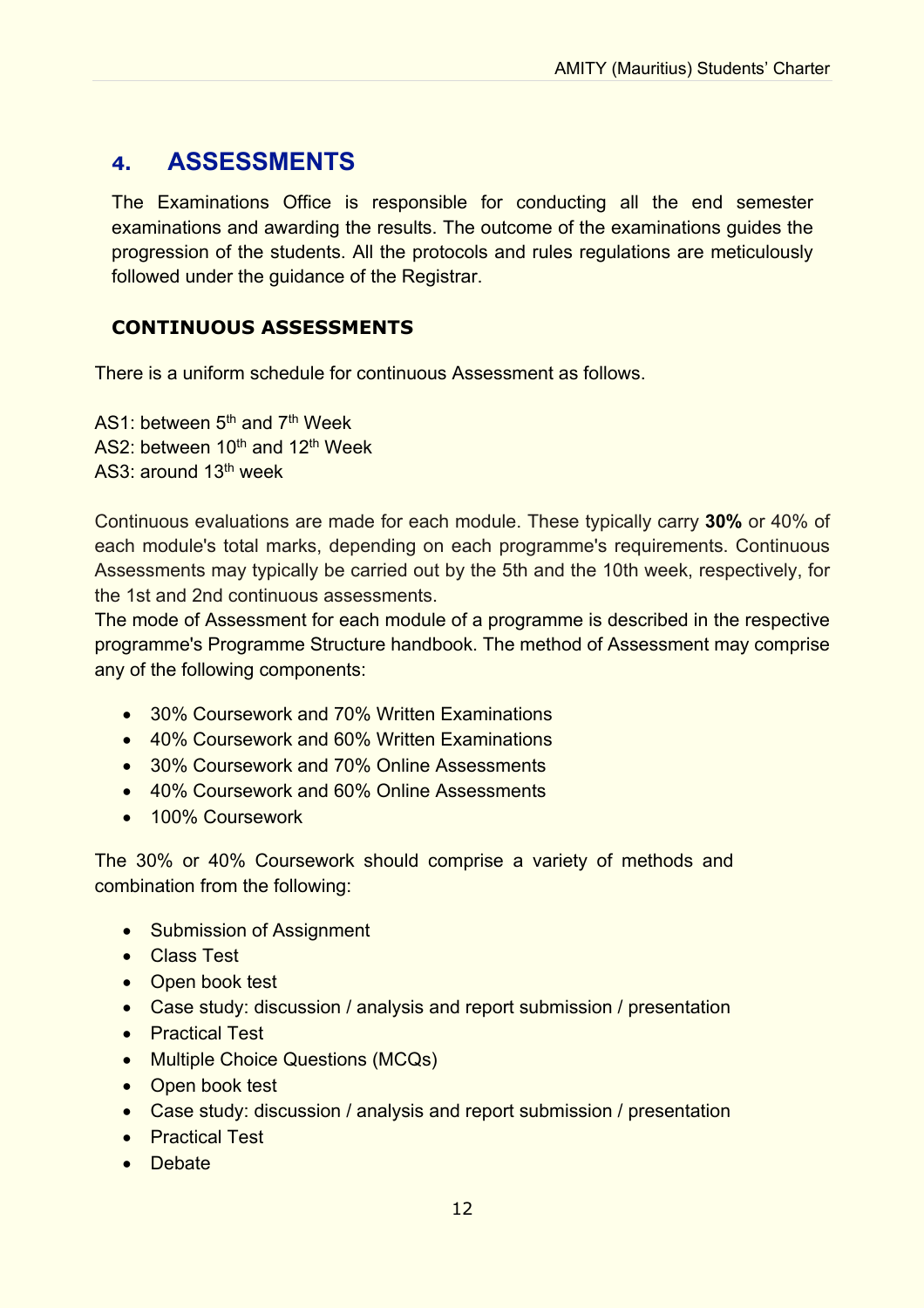#### • Assignment and Presentation

Assessment 1 will be conducted around week 5 to week 7, and Assessment 2 will be conducted around week 10 of the Semester. Conduct and marking of Assessment follow the Institution Rules and Regulations.

#### **SEMESTER EXAMINATIONS**

Where applicable, as detailed in the specific programme handbook, semester examinations are taken at the end of each Semester. The results constitute 70% (or 60%) of the total mark for each module.

The Examination Office conducts the Examinations.

#### **ONLINE ASSESSMENTS**

In online Assessment, the following schedule may be used instead of the end semester examination.

Turnitin AS: 15th week Open Book Test: 17th week MCQ: 17th Week

The **Online Assessment Framework** has been designed as an alternative mode to faceto-face Assessment. (NEW POLICY)

The 70%/60% End Semester Examination may be evaluated based on Components as follows:

#### (i) If Total Assessment Weightage is 70%:

- a. Online Assessment (Will be subject to antiplagiarism software test) :25% Weightage
- b. Open Book Assessment (Will be subject to antiplagiarism software test :20% Weightage
- c. Multiple Choice Questions\* Assessment (timebound with negative marking) :25% Weightage
- (ii) If Total Assessment Weightage is 60%:
- a. Online Assessment (Will be subject to antiplagiarism software test) :20% Weightage
- b. Open Book Assessment (Will be subject to antiplagiarism software test):20% Weightage
- c. Multiple Choice Questions\* (timebound with negative marking) :20% Weightage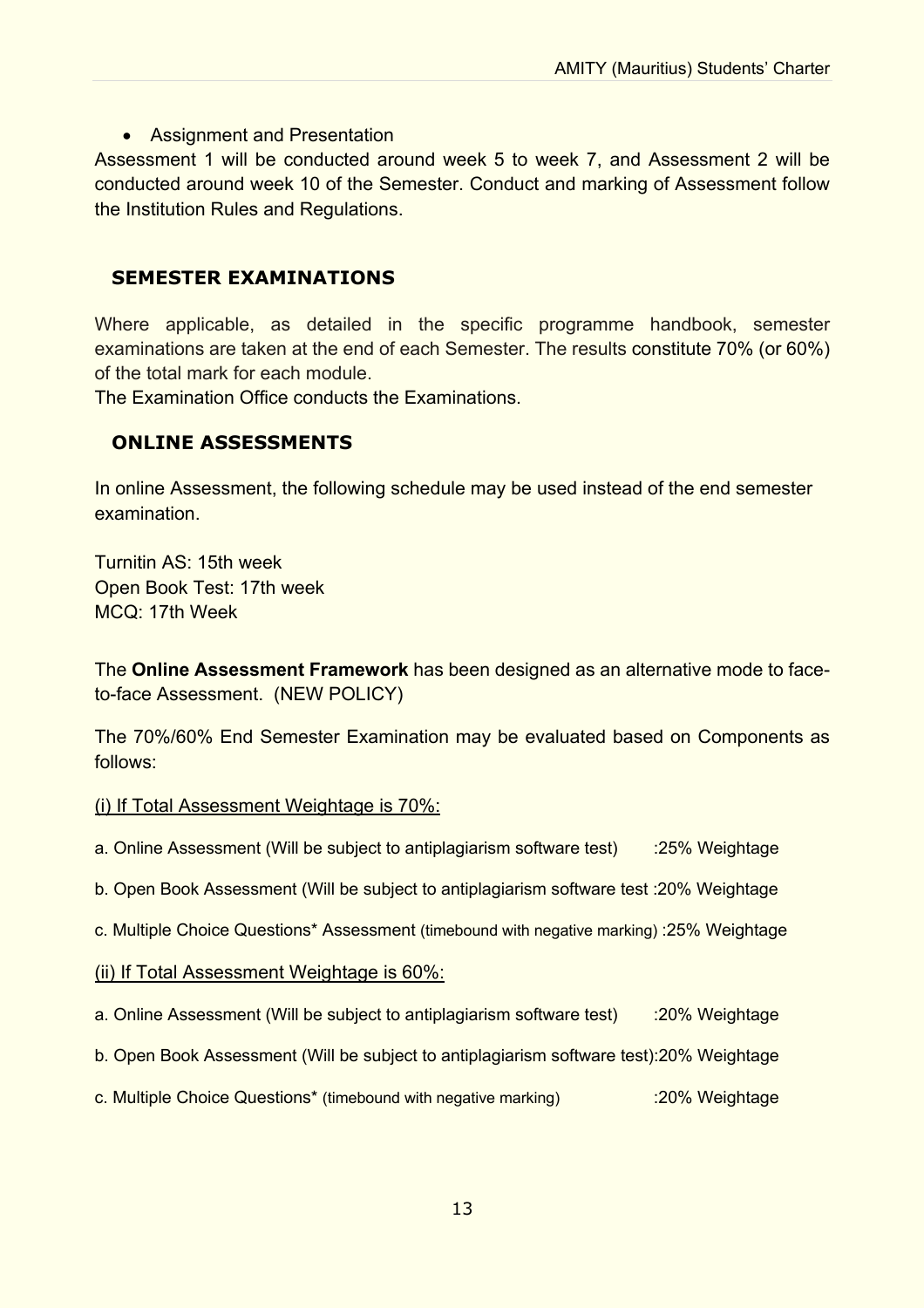### **LATE SUBMISSION**

Late submission of Coursework will result in penalties as follows:

- Delay of 5 working days of due date lapsed: 10% of the earned marks will be reduced.
- Delay of subsequent 5 working days: a penalty of 20% will be applied on the earned marks.
- Submission of Coursework after 10 working days will not be accepted.

### **CHEATING DURING EXAMINATIONS**

If there is a breach of Examination Regulations (Cheating), the Examination Office will ensure that the Rules and Regulations are strictly applied. Cases will be referred to a disciplinary committee.

### **PUBLICATION OF RESULTS**

At the end of each Semester, results, as approved by the Academic Council, are published. A transcript with Grades for each module examined, semester grade point average and cumulative grade point average will be given to students.

### **CRITERIA FOR PROMOTION**

Students of both UG and PG programs should pass each year by securing a minimum Cumulative Grade Point Average (CGPA) of at least 4.0 on a 10-point scale to be promoted to the next Semester. Students with a CGPA below 4.0 will be requested to repeat the Semester where s/he has the maximum number of failed modules.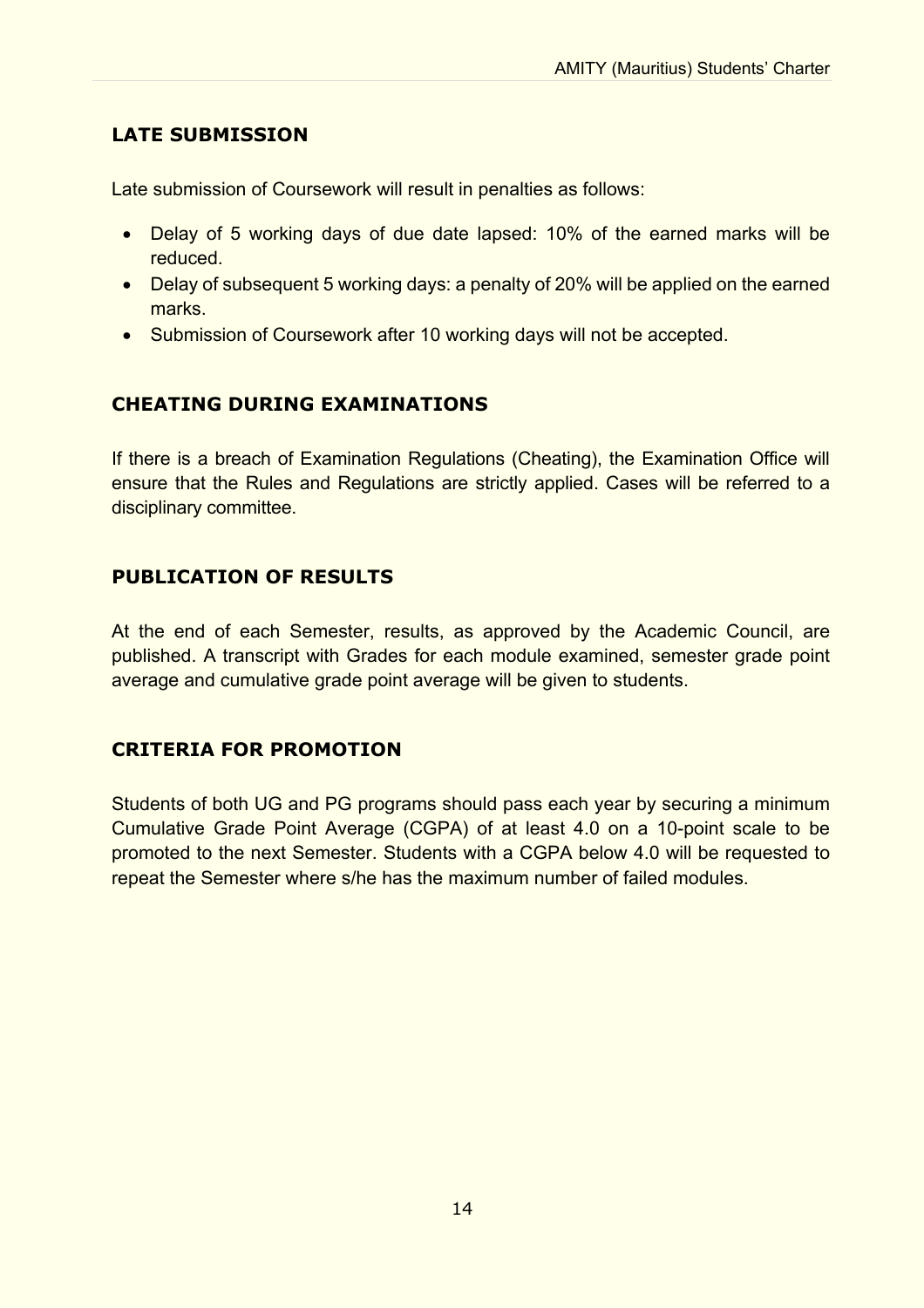# **GRADING SYSTEM**

The level of student's academic performance as the aggregate of continuous evaluation and semester examinations shall be reflected by letter grades on a ten point scale as given in the table below:

| Grade     | <b>Qualitative Value</b><br>of Grade | Percentage of marks for<br>letter Grade for PG<br>Programmes | Percentage of marks for<br>letter Grade for UG<br>Programmes |
|-----------|--------------------------------------|--------------------------------------------------------------|--------------------------------------------------------------|
| $A+$      | Outstanding                          | marks $\geq 80$                                              | marks $\geq 80$                                              |
| A         | <b>Excellent</b>                     | $75 \leq$ marks $\leq 80$                                    | $70 \leq$ marks $\leq 80$                                    |
| $A-$      | <b>Very Good</b>                     | $68 \leq$ marks $\leq 75$                                    | $65 \leq$ marks $\leq 70$                                    |
| $B+$      | Good                                 | $60 \leq$ marks $\leq 68$                                    | $55 \leq$ marks $\leq 65$                                    |
| B         | <b>Above Average</b>                 | $52 \leq$ marks $\leq 60$                                    | $50 \leq$ marks $\leq 55$                                    |
| <b>B-</b> | Average                              | $45 \leq$ marks $\leq 52$                                    | $45 \leq$ marks $\leq 50$                                    |
| $C+$      | Satisfactory                         | $40 \leq$ marks $\leq 45$                                    | $40 \leq$ marks $\leq 45$                                    |
| $\cup$    | Fail                                 | Marks $< 40$                                                 | Marks $< 40$                                                 |

| Equivalent<br><b>Letter Grade</b> | <b>Grade Point Earned</b> |
|-----------------------------------|---------------------------|
| $A+$                              | 10                        |
| A                                 | 9                         |
| $A-$                              | 8                         |
| $B+$                              | $\overline{7}$            |
| B                                 | 6                         |
| <b>B-</b>                         | 5                         |
| $C+$                              | $\overline{4}$            |
| U                                 | $\Omega$                  |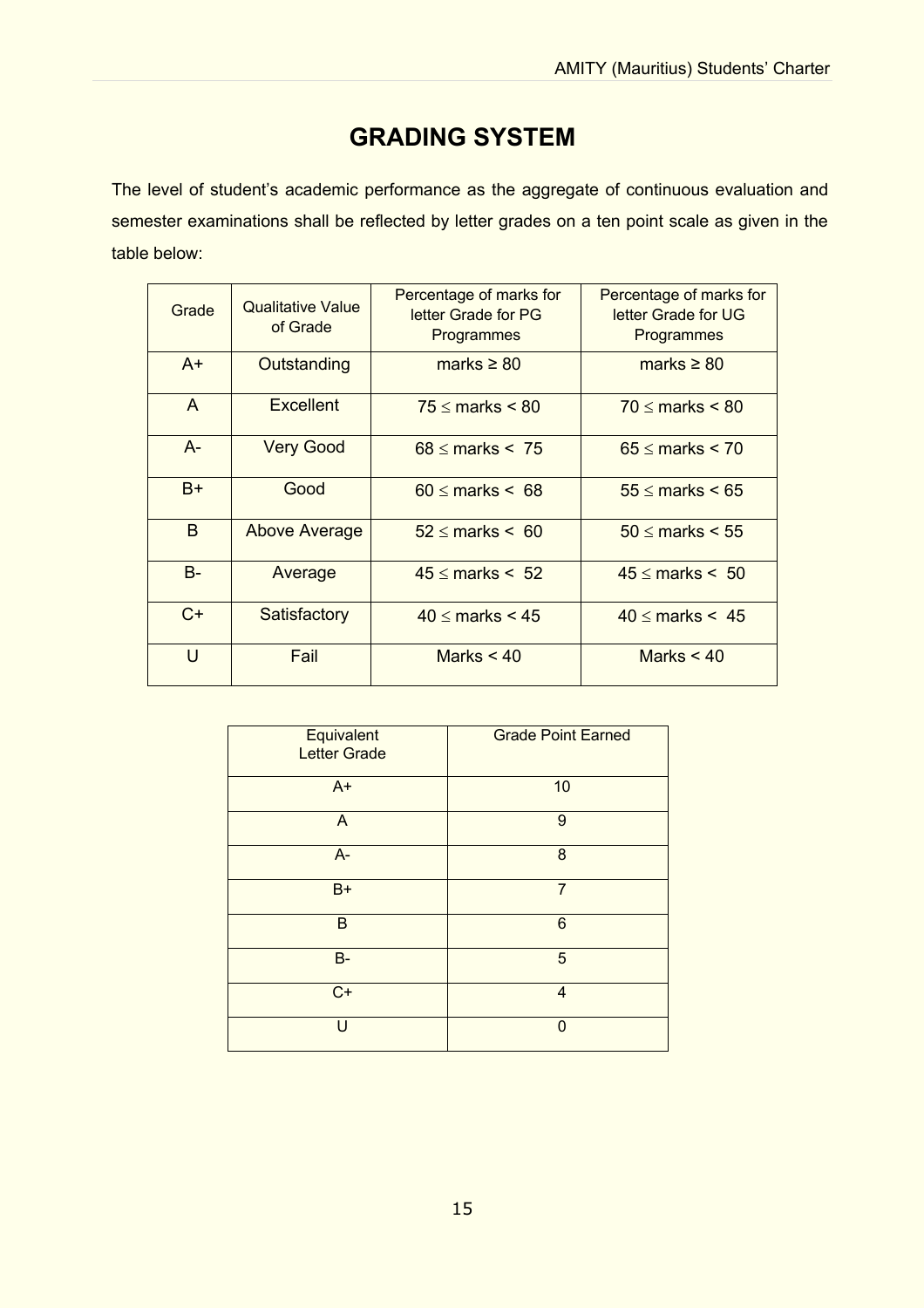# **DIVISION OF CLASS FOR UG AND PG PROGRAMMES**

The grading system for awarding class in degree certificate for UG and PG programs is given in the table below.

| <b>PG CGPA</b>          | <b>Class / Division to be awarded</b> |  |
|-------------------------|---------------------------------------|--|
| $\geq 8$                | <b>With Distinction</b>               |  |
| $6.5 \leq$ and $\leq 8$ | <b>With Merit</b>                     |  |
| $4 <$ and $<$ 6.5       | Pass Class                            |  |

| <b>UG CGPA</b>        | <b>Class / Division to be awarded</b>                 |  |
|-----------------------|-------------------------------------------------------|--|
| $\geq 8.0$            | <b>First Class Honours with Distinction</b>           |  |
| $7 \leq$ and $\leq 8$ | <b>First Class Honours</b>                            |  |
| $6 \leq$ and $\leq$ 7 | Second Class Honours in the First<br><b>Division</b>  |  |
| $5 \leq$ and $\leq 6$ | Second Class Honours in the Second<br><b>Division</b> |  |
| $4 \leq$ and $\leq 5$ | Pass Class                                            |  |

### **PLAGIARISM POLICY**

Plagiarism refers to appropriating another person's ideas, views, words or results without acknowledging the source.

Plagiarism occurs in various circumstances and is considered a severe offence in the academic world. Coursework, dissertations, projects or any written/oral task for Assessment must be the student's (students' - in case of group assignment) own work.

Students are required to abide by the institution non-plagiarism policy strictly.